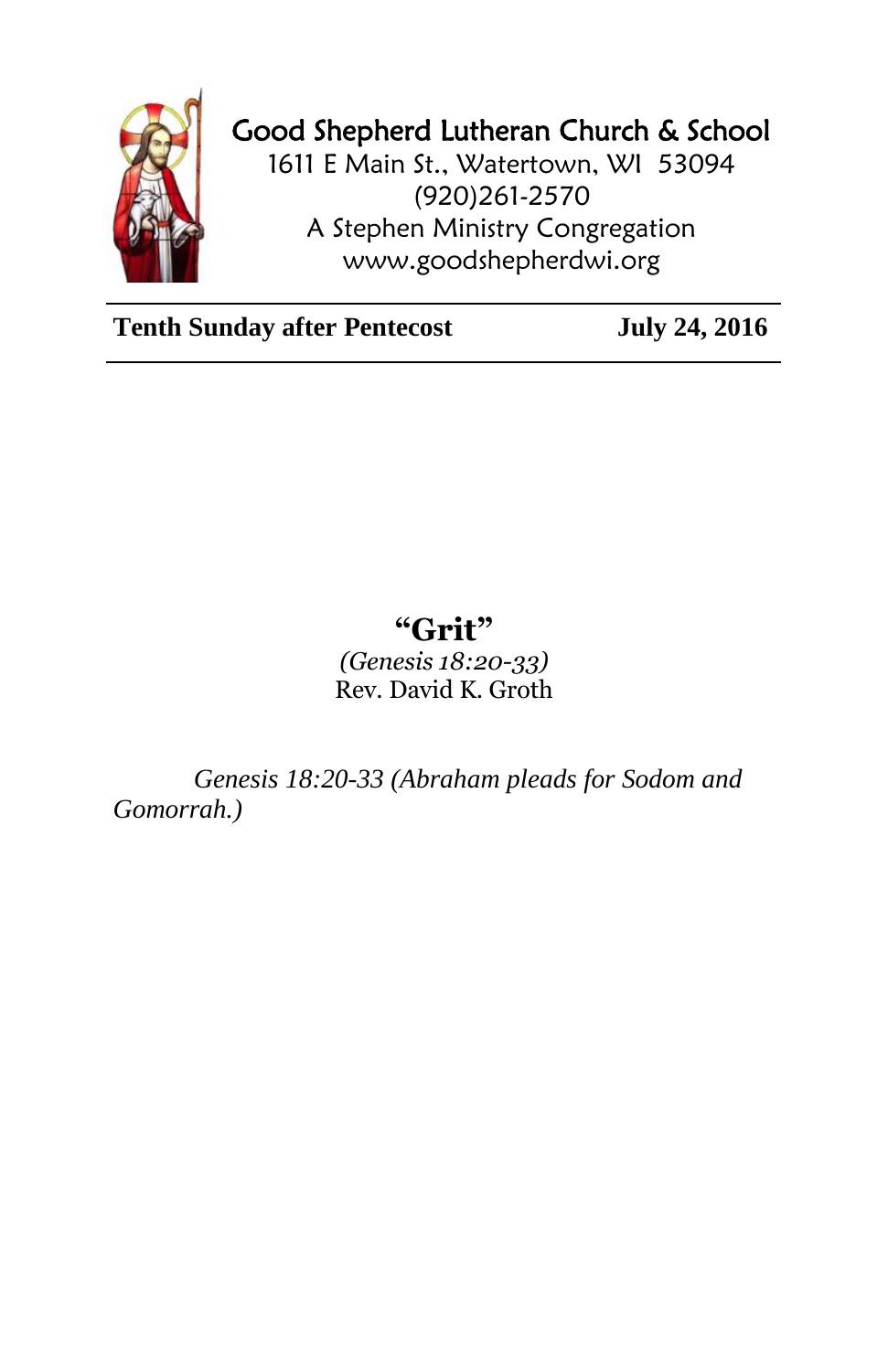**COLLECT:** O Lord, let Your merciful ears be attentive to the prayers of Your servants, and by Your Word and spirit teach us how to pray that our petitions may be pleasing before You; through Jesus Christ, Your Son, our Lord, who lives and reigns with You and the Holy Spirit, one God, now and forever. **Amen**

Angela Duckworth is a professor of psychology at the University of Pennsylvania. She's spent the last decade studying why some people succeed and others don't. Is it because of innate, natural abilities? Or is it more because of tenacity and determination?

She studied the freshmen class of cadets at West Point. Every year, West Point enrolls more than 1,000 of the best and brightest as measured by test scores, high-school class rank, leadership potential and physical fitness. They turn all this into a composite score. And yet, 20% of cadets drop out before graduation, and many of those in the first weeks of intense training. So Duckworth set out to measure tenacity or determination. She created her own scale and calls it the "Grit Scale". It turns out this Grit Scale is much more successful at predicting who will make it through West Point than West Point's own composite score.

Applying her Grit Scale to other groups, she was able to predict who would do best in the national spelling bee contests, and who would sell the most as sales associates. She studied Ivy League undergraduates. Surprisingly, this showed the smarter the students were (as measured by SAT scores), the less gritty they were (WSJ-May 3, 2016).

Her conclusion? What drives success is not necessarily genius, but rather a combination of passion and perseverance working toward a long-term goal. This grit predicts success better than innate ability. Actor Will Smith is an example. He said, "The only thing that is distinctly different about me is: I'm not afraid to die on a treadmill . . . If we get on the treadmill together, [one of two things will happen]: you're getting off first . . . or I'm going to die."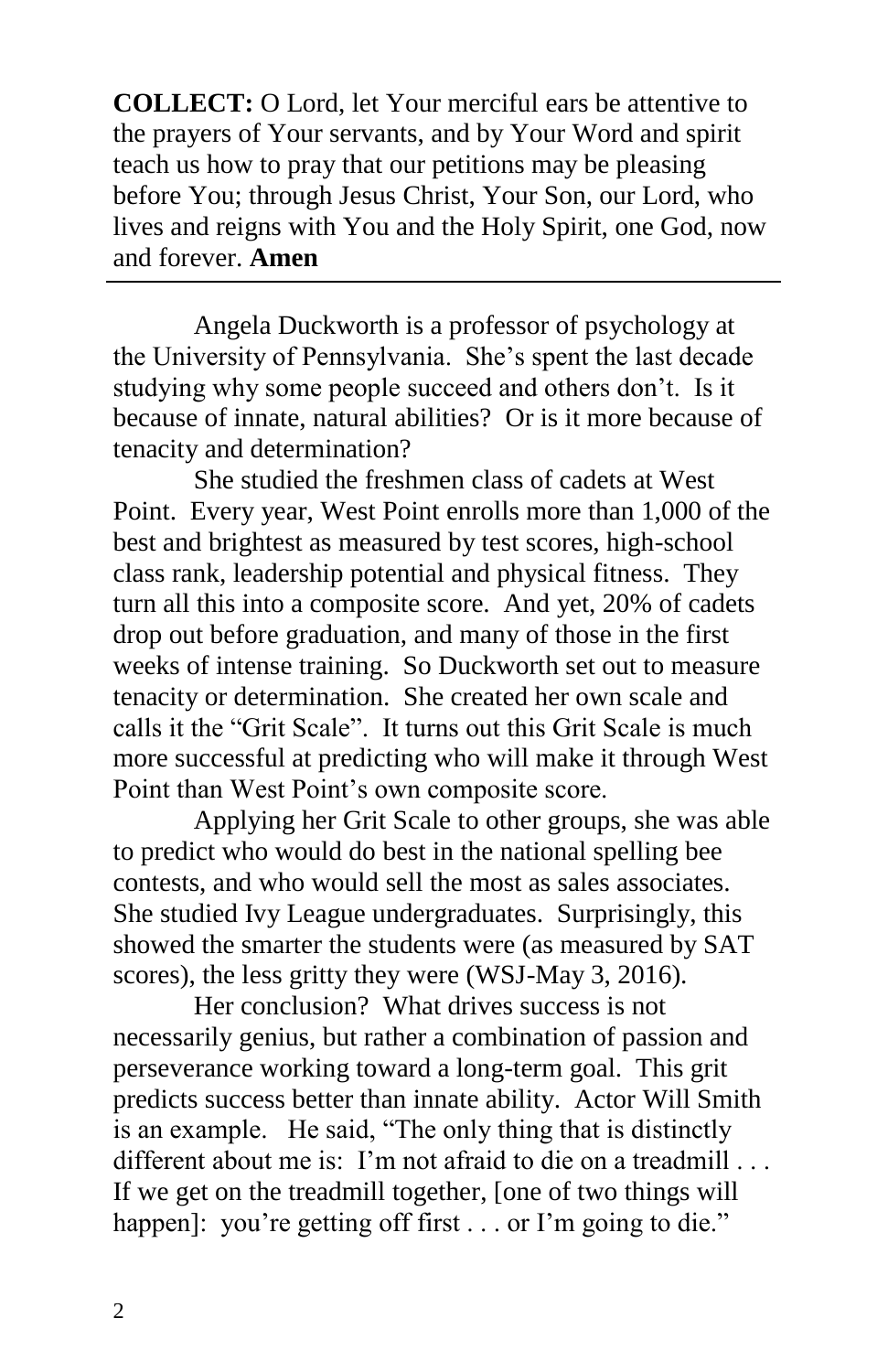Duckworth found a gritty individual doesn't need to have an obsessive infatuation with a goal; just consistency over time. "Enthusiasm is common" she says, "endurance is rare"

Question: Doesn't God's Word also hold up gritty people as examples for us?

I'm thinking of that Canaanite woman. Remember? She was desperately seeking help for her daughter. But Jesus was kind of rough with her. First he ignored her, which was unusual, but that wasn't enough to thwart her. So he said, "I was sent only to the lost sheep of Israel." In other words, "I'm not here for Canaanites." She cried all the louder, "Lord, help me!" He answered, "It's not right! It's not right to take the children's bread and throw it to the dogs." (Did a Jewish rabbi just call a Canaanite woman a dog?) Still, she hangs in there. She does not give up. She does not leave with a huff and a puff. No, this woman has grit. She will not be thwarted. She comes right back at him: "Yes, Lord" she says, "yet even the dogs eat the crumbs that fall from their masters' table." And Jesus loves her tenacity. "O woman, great is your faith! Be it done for you as you desire" (Mt. 15:21ff). He liked her gritty faith.

God holds up gritty people in the Bible for their nerve and their pluck. I'm thinking of Bartimaeus, a blind beggar. When he heard Jesus was walking by, he began to cry out, "Jesus, have mercy on me!" Apparently, Bartimaeus' loud begging was quite inappropriate and disruptive because others quickly told him to shut up. But that just made him turn up the volume all the more. "Son of David, have mercy on me!" Jesus said to him, "Go your way; your faith has made you well." Jesus liked his gritty faith.

We never see Jesus admiring a man or woman of great innate talents. We never see him heaping praise on a child prodigy, or a learned academic, or a highly acclaimed musician. Apparently he's not much impressed; he is the one, after all, who created them and endowed them with gifts and talents and interests. He is impressed, however, by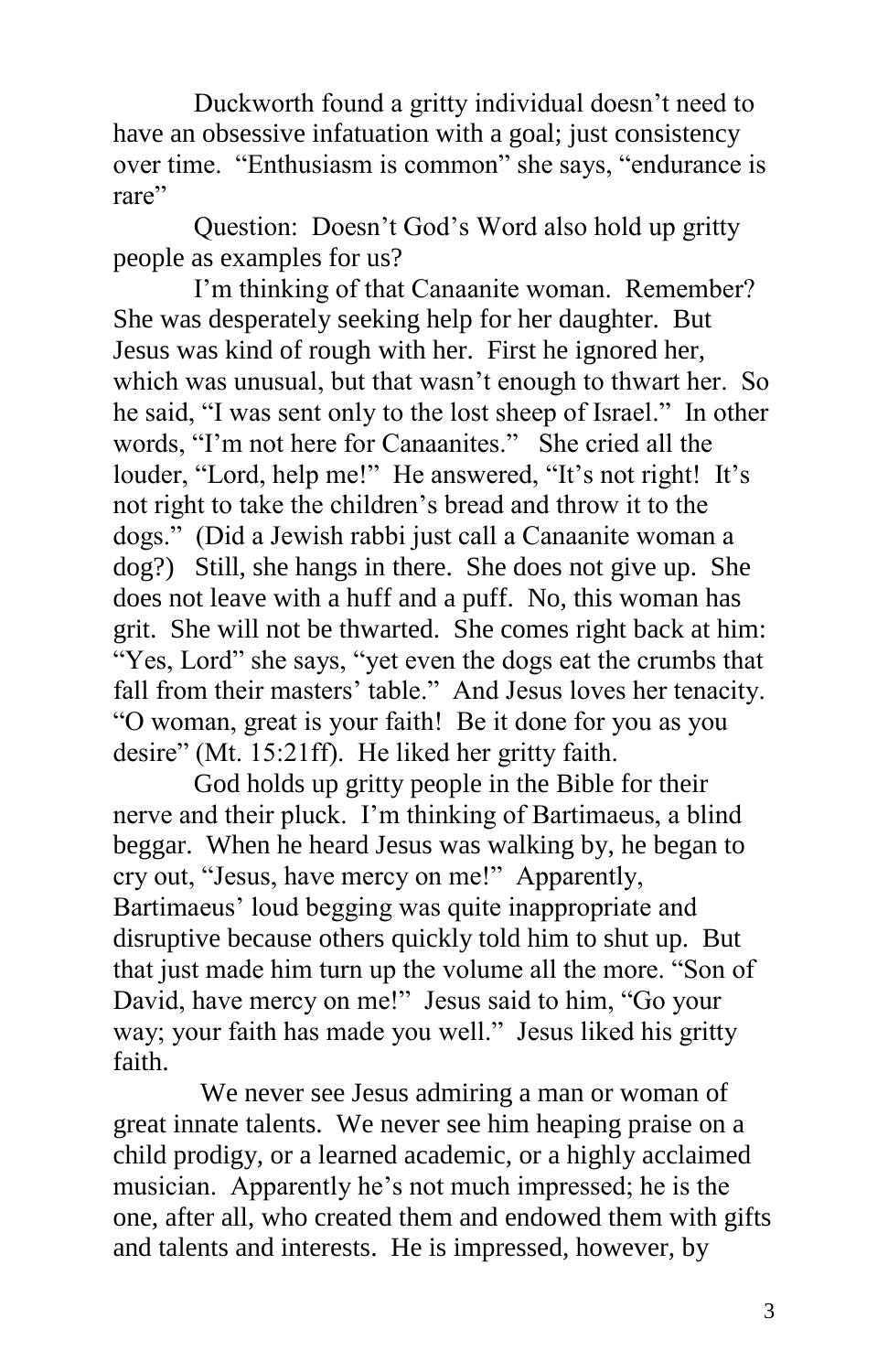people who don't easily give up. In fact, he so likes tenacious faith that he even makes up a story about it (Luke 18:1ff).

It's a about a widow who wants justice from a judge. But there's a problem. The judge assigned to hear her case doesn't care about justice. He doesn't fear God or care about men. And as a widow in the first century she would be the easiest person to ignore. She has no influence or affluence, no leverage. But she has time, and determination, and a long term goal. And so she starts making the daily trip to demand justice from this judge. She is turned down again and again. But that doesn't thwart her. She figures she'll pester him until she gets what she wants. Of course, that's how it turns out. He's the one who relents. He's the one who caves in under her pressure. And the point is, if this old coot who neither fears God nor cares about men, gives this widow what she asks for, how much more so will the Lord our God, (who is just and loving) how much more so will he see to it that your prayers are answered.

But with this parable Jesus is also saying, "Sometimes it's going to seem to you that I'm like that old coot who doesn't care about you or anyone else. But don't you lose heart! Don't you give up! You hang in there with faith and tenacity and patience. I have a plan for you, and a plan for others, and I'm working it in ways that are good and right and just. So don't you give up! Get angry. Get sad. Pound your fists into your pillow, but don't turn your back on me."

God wants his people to be a gritty people. In our Old Testament lesson today, he holds up yet another example of grit. The Lord says to Abraham, "The outcry against Sodom and Gomorrah is so great and their sin so grievous, that I'm going to go down to see for myself how bad it is." Abraham suspects the Lord doesn't have just a fact finding mission in mind, for he already knows the facts. Abraham suspects the Lord has it in mind to wipe them out. But Abraham has family there in Sodom. His nephew Lot lives there, a good man, along with his wife, and children.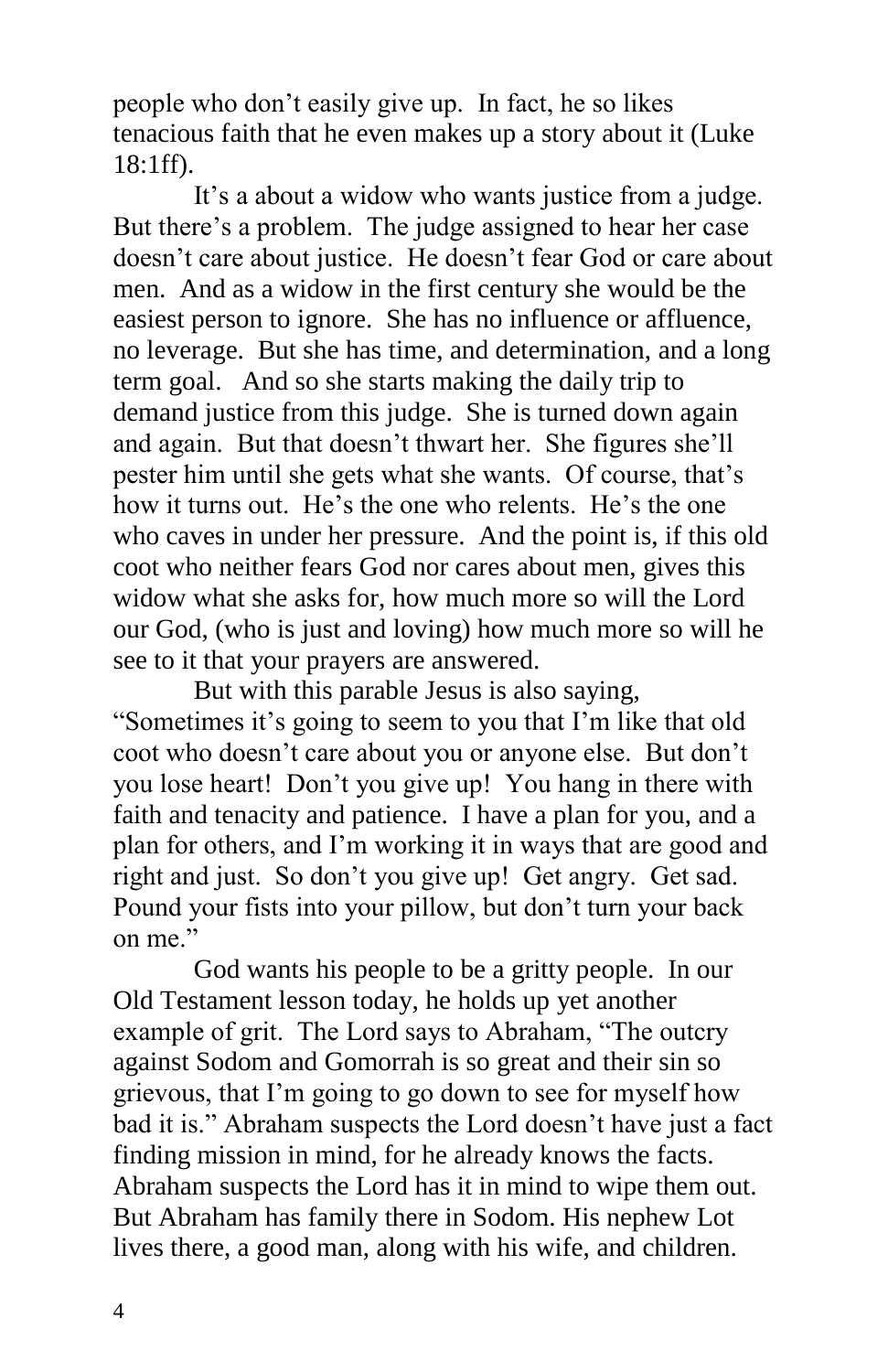Family. Abraham plucks up his courage and makes a desperate bid to save them. "Will you sweep away the righteous with the wicked? What if there are fifty righteous people in the city? Will you really sweep it away and not spare the place for the sake of the fifty righteous people in it? Far be it from you, Lord, to do such a thing – to kill the righteous with the wicked. Far be it from you!" (He's gritty right from the start!)

The Lord answers him. "If I find fifty righteous people in the city of Sodom, I will spare the whole place for their sake."

"What if the number is 45?"

"If I find forty-five there, I will not destroy it."

"What if only forty righteous ones are found there?" "For the sake of forty, I will not do it."

"May the Lord not be angry. . . but what if only thirty can be found there?"

"I will not do it if I find thirty there."

"Twenty?"

"For the sake of twenty, I will not destroy it."

"Let me ask just once more. . . Ten?"

"For the sake of ten, I will not destroy it."

Notice Abraham is respectful and humble, but also tenacious, and the Lord always likes that. He never shuts Abraham down, nor even hints at getting irritated.

If Abraham had had less faith, he might have blurted out, "I refuse to believe in a God who could allow such calamity to happen to innocent people." And if Abraham had had less grit, he would have said, "Well, whatever the Lord wills, I'm sure it's fine. Thy will be done." As it is, Abraham has both faith and grit.

Christians without grit sometimes fall into that kind of fatalism, believing everything has been predetermined, already mapped out. Nothing can change. Nothing can be altered. And so we pray, "Thy will be done" and leave it at that. That wasn't Abraham's style, nor Bartimaeus's, nor the Canaanite woman's, nor the widow's. That's not what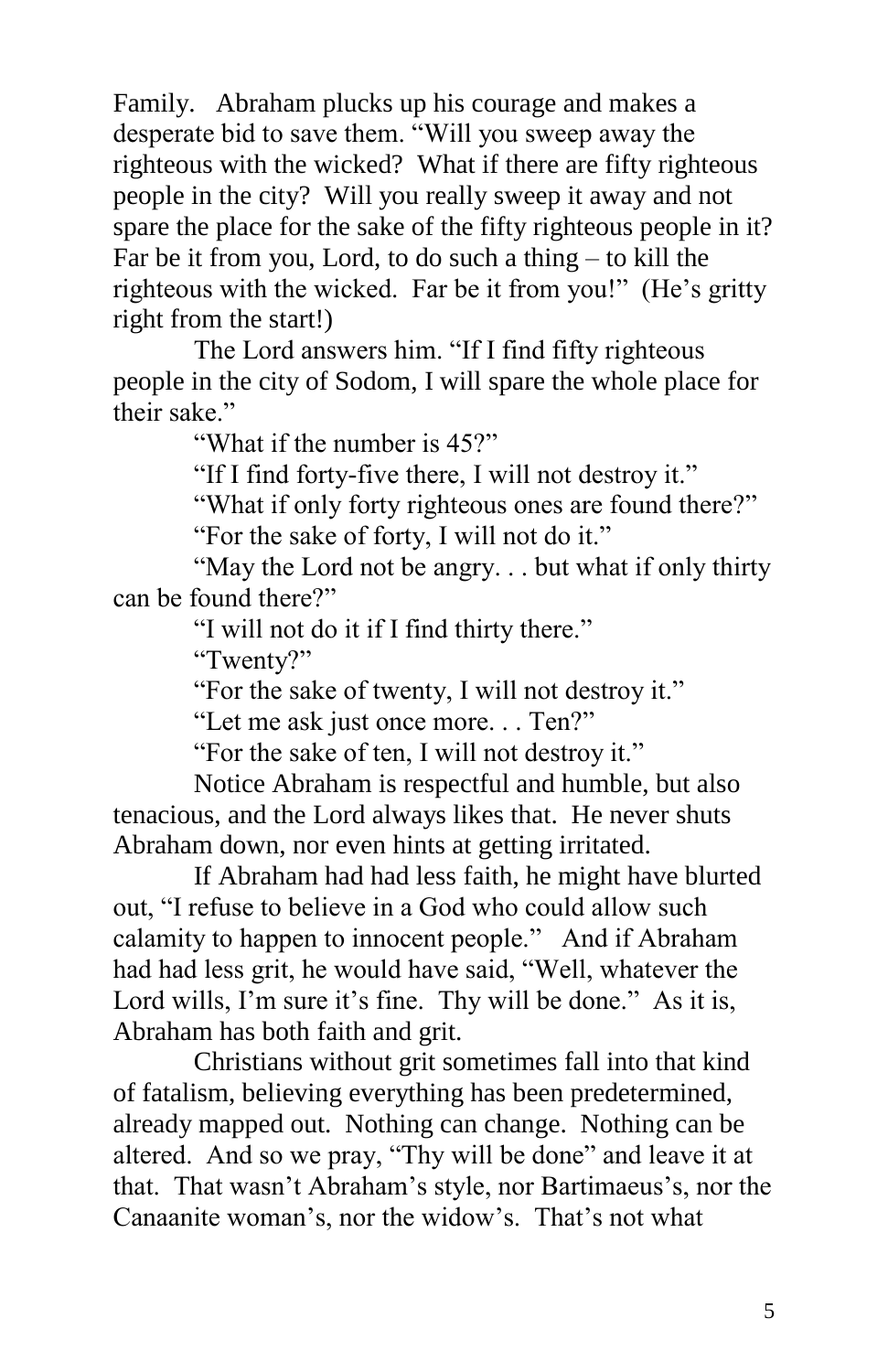impresses Jesus. Luther wrote, "Persistence does not offend God; it pleases him."

Think of those saints of old, your family members who are long gone, but whose faith inspires you still. My guess is what impressed you most about their faith was not how meek and mild they were. You admired their faith for its tenacity and nerve. Heb. 12:1 "Therefore, since we are surrounded by so great a cloud of witnesses, let us also . . . run with endurance the race that is set before us."

We've talked a lot about how rapidly the culture around us has changed, really in just the last five/ten years. But this isn't the time to roll over and submit to the culture. This is not the time to give up. God doesn't need that. He needs his people to be a gritty people.

Gritty in our parenting: "Impress [these commandments] on your children. Talk about them when you sit at home and when you walk along the road, when you lie down and when you get up." (Deut. 6:7).

But also gritty with our love: "You have heard that it was said, 'Love your neighbor and hate your enemy.' But I say to you, love your enemies and pray for those who persecute you" (Mt. 5:44).

Gritty with our forgiveness. How many times shall I forgive my brother? Up to seven times? "I tell you, not just seven times, but seventy-seven times!"(Mt. 18:22).

God needs his people to be gritty today. "Do not be overcome by the world, but overcome evil with good" (Rom. 12:21).

Gritty in our marriages. "Go love your wife, Hosea, though she is beloved of another and is an adulteress, love her even as I the Lord your God love my people Israel, though they turn to other gods" (Hosea 3:1).

Gritty in our worship: "They devoted themselves to the apostles' teaching and to the fellowship, to the breaking of bread and to prayer" (Acts 2:42). It wasn't a matter of convenience, or when they had nothing better to do. "They devoted themselves" to it.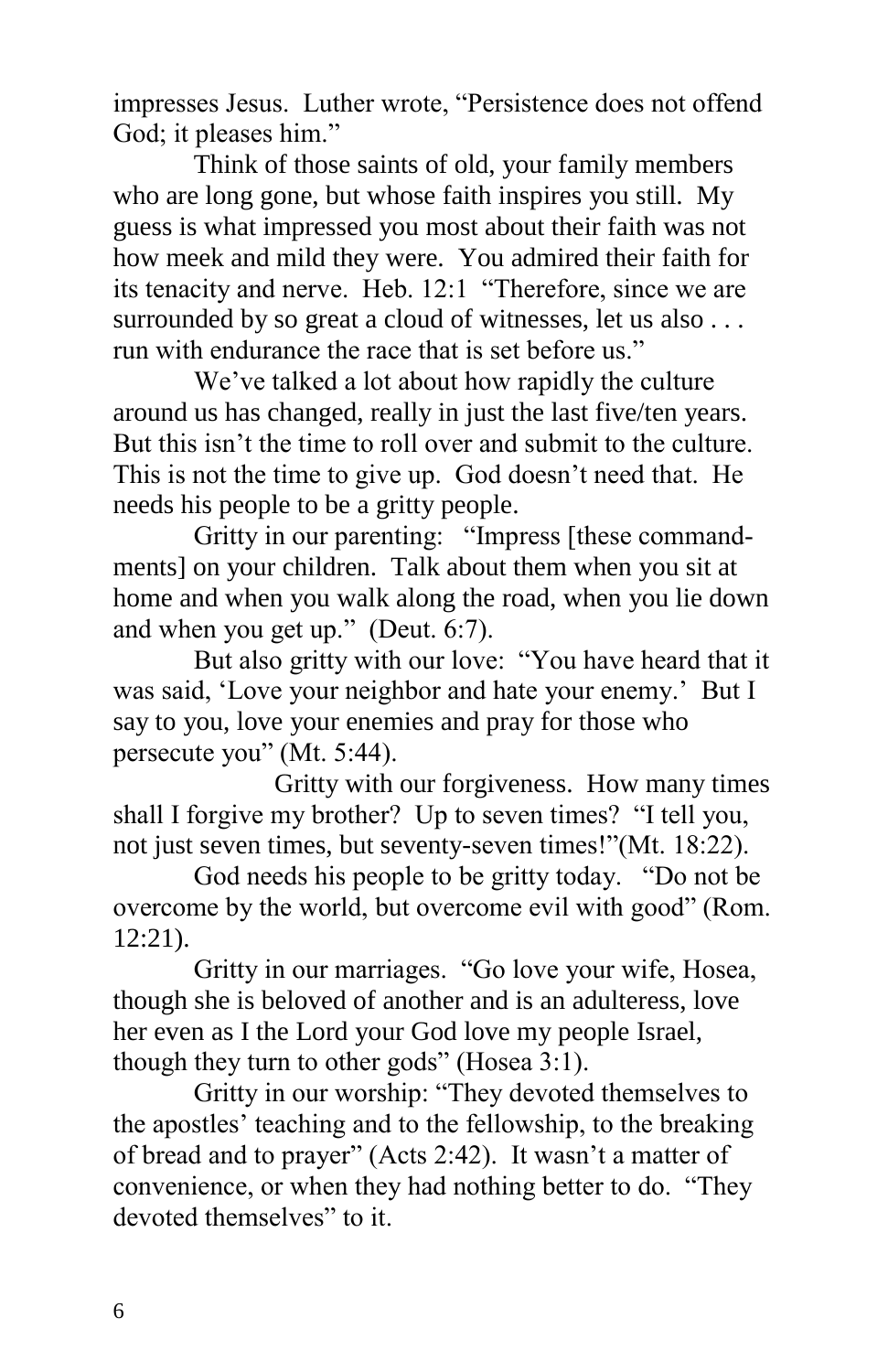Gritty in our study of God's Word. "Let the word of Christ dwell in you richly" (Col. 3:16). Not just come for an occasional visit. Let it dwell within you. Marinate in it.

What the Lord needs from his people today is faith that is gritty.

Gritty in prayer: "Be joyful always; pray continually; give thanks in all circumstances, for this is God's will for you in Christ Jesus" (1 Thess. 5:16-18).

Gritty in works of mercy. "Let us not grow weary in doing good, for in due season we will reap, if we do not give up" (2 Thess. 3:13).

Especially gritty in the faith. "Brothers, I do not consider myself yet to have laid hold of it. But one thing I do: forgetting what is behind and straining toward what is ahead, I press on toward the goal to win the prize of God's heavenly calling in Christ Jesus" (Phil. 3:14).

Remember, what counts is not a flash in the pan sort of effort. What counts is consistency over time toward a longterm goal.

Is there anyone who embodies that more than the Lord our God? What is God's long term goal? He means to save us. How long has he been working on it? Since before the foundations of the world. How's his progress? Already done! He achieved salvation for you in Christ Jesus. Never did a man have more tenacity and resolve than Jesus when he turned toward Jerusalem and the suffering that awaited him there. Never was a man more gritty than the one on the cross dying for you, paying the full price of your sins, and not a penny short.

And it's his grit that counts the most, because there comes a time for each of us when we run out, when we have no more strength and tenacity or even will to live. There comes a day when we cannot bear yet another session of dialysis, or dose of chemo, or surgery . . . when we don't even have the strength to lift up an arm and take a pill, when we can no longer even breathe for ourselves.

When you've run clean out of grit, know this: he has plenty to spare, and he has plans for you to live a much better